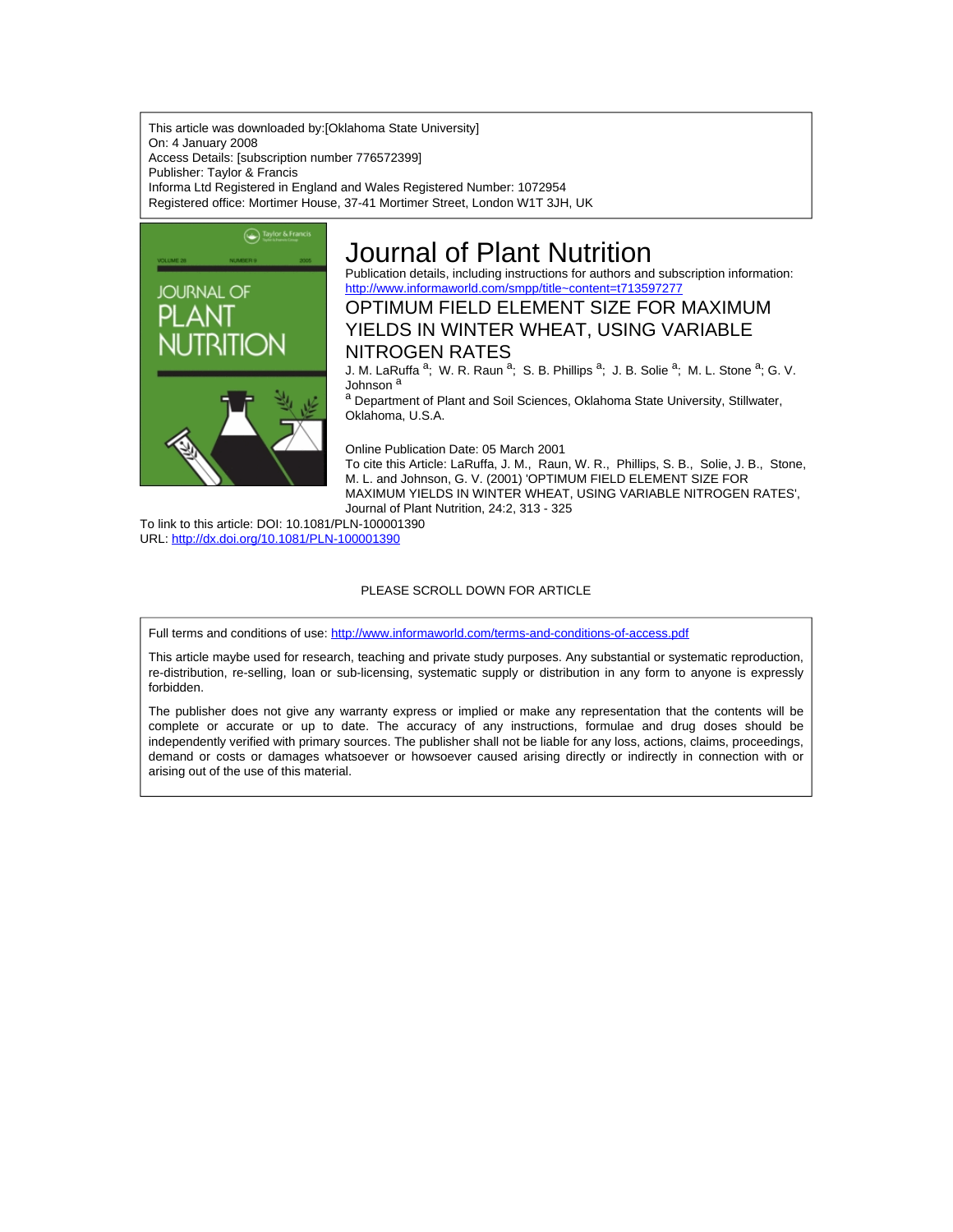### JOURNAL OF PLANT NUTRITION, 24(2), 313–325 (2001)

## **OPTIMUM FIELD ELEMENT SIZE FOR MAXIMUM YIELDS IN WINTER WHEAT, USING VARIABLE NITROGEN RATES**

**J. M. LaRuffa, W. R. Raun,***<sup>∗</sup>* **S. B. Phillips, J. B. Solie, M. L. Stone, and G. V. Johnson**

Department of Plant and Soil Sciences, Oklahoma State University, Stillwater, Oklahoma 74078-0507

### **ABSTRACT**

The resolution at which variability in soil test and yield parameters exist is fundamental to the efficient use of real-time sensorbased variable rate technology. This study was conducted to determine the optimum field element size for maximum yields in winter wheat (*Triticum aestivum* L.), using variable nitrogen (N) rates based on sensor readings. The effect of applying N at four different resolutions (0.84, 3.34, 13.38, and 53.51 m<sup>2</sup>) on grain yield, N uptake and efficiency of use was investigated at Haskell, Hennessey, Perkins, and Tipton, Oklahoma. At Feekes growth stage 5 an optical sensor developed at Oklahoma State University measured red  $(670 \pm 6 \text{ nm})$  and near-infrared (NIR, 780  $\pm 6 \text{ nm}$ ) reflectance in each subplot. A normalized-difference-vegetative-index (NDVI) was calculated from the sensor measurements. Nitrogen was applied based on a NDVI–N rate calibration. Nitrogen rate, yield, N uptake, and efficiency of use responses to treatment resolution and applied N fertilizer differed in the 3 years of this experiment. In the

**313**

Copyright <sup>C</sup> 2001 by Marcel Dekker, Inc. www.dekker.com

*<sup>∗</sup>* Corresponding author.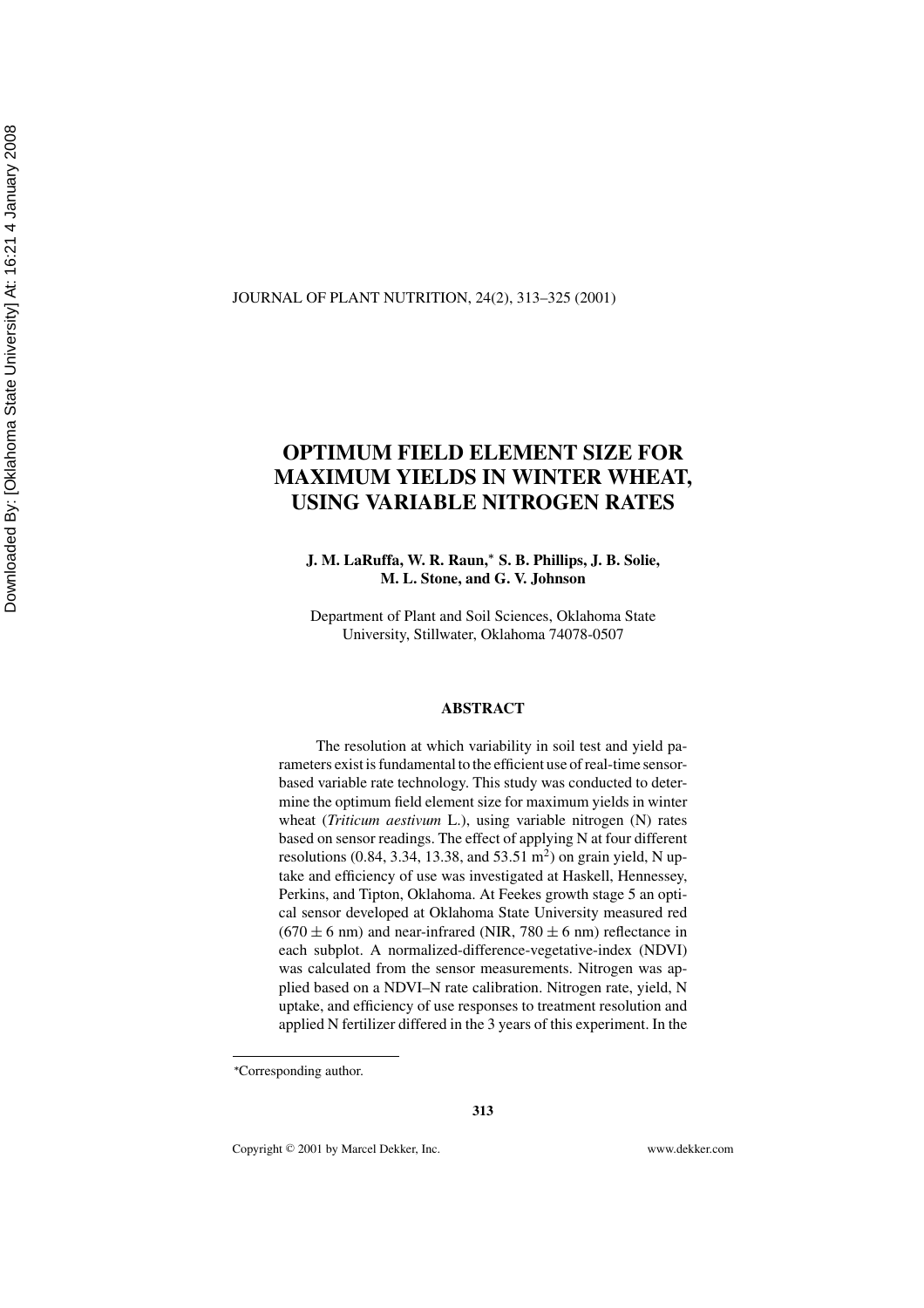| <b>ORDER</b> |  | <b>REPRINTS</b> |
|--------------|--|-----------------|
|--------------|--|-----------------|

first year, no significant influence of resolution on N rate, yield, N uptake, or efficiency of use was observed, likely a result of a late freeze that drastically reduced yields. In the second year of the experiment, there was a trend for a lower N rate and a higher efficiency of use for the  $0.84 \text{ m}^2$  resolution. In the third year of this study, there was a trend for a higher yield and a higher efficiency of use for the 53.51  $m<sup>2</sup>$  resolution at both sites. In general, the finer resolutions tended to have increased efficiency of use in high yielding environments ( $>$ 2300 kg ha<sup>-1</sup>), and decreased yields in low yielding environments. This study indicates that application of prescribed fertilizer rates based on spatial variability at resolutions finer than  $53.51 \text{ m}^2$  could lead to increased yields, decreased grower costs, and decreased environmental impact of excess fertilizers.

### **INTRODUCTION**

Soil testing is the most widely used method to detect nutrient availability. However, a composite sample estimates the mean soil test nutrient level, which does not address the variability encountered in that field (1). Optical sensor-based variable rate technology (s-VRT) has the ability to detect submeter-variability of nutrients on-the-go and simultaneously apply prescribed fertilizer rates based on those needs, thus realizing the potential to increase yields, decrease grower costs, and decrease the environmental impact of excess fertilizers. In order to effectively utilize s-VRT, Sawyer (2) suggested that within-field variation must be accurately identified and reliably interpreted. Therefore, there is a need to establish the optimum field element size, which is fundamental to s-VRT in order to detect microvariability of nutrients, such as N. Solie et al. (3) define the optimum field element size as that area which provides the most precise measure of the available nutrient where the level of that nutrient changes with distance. They proposed 0.8–1.4 m as the range for the field element size. The field element size should identify the smallest resolution where cause and effect relationships can be measured, where misapplication could pose a risk to the environment, where net economic return can be achieved, and where differences in yield potential may exist (1). Sensing need and applying fertilizer based on the optimum field element size should provide the most precise measurement of actual crop need and its application to the crop (3).

Sawyer (2) recently pointed out that on-the-go sensing was still futuristic; however, new developments by Stone et al. (4) have demonstrated that optical sensor based variable rate application systems are capable of detecting nutrient variability, and research is being conducted to more fully develop s-VRT. The

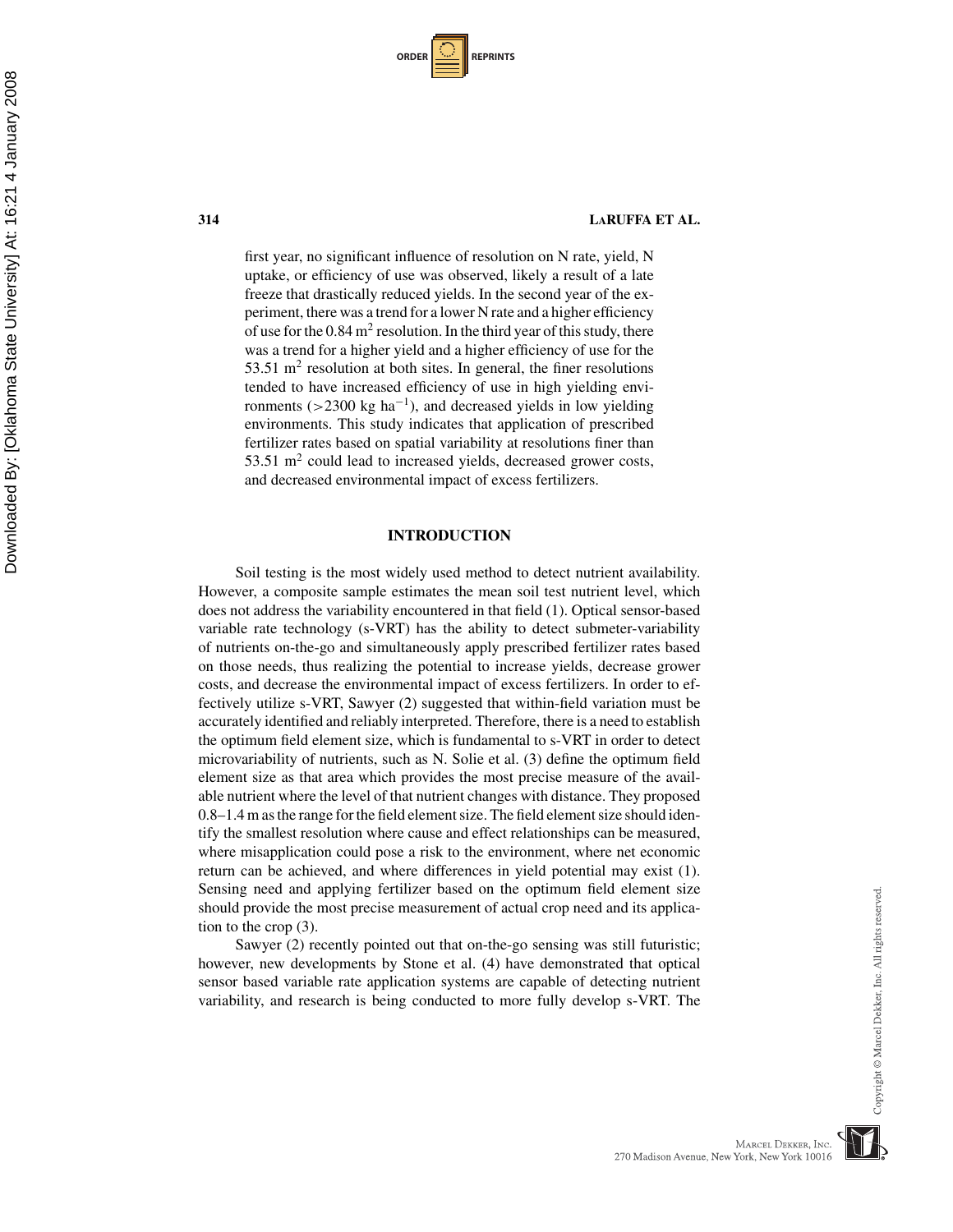| <b>ORDER</b> |  | <b>REPRINTS</b> |
|--------------|--|-----------------|
|--------------|--|-----------------|

initial optical sensor based system at Oklahoma State University measured spectral irradiance or light energy per unit area of the target crop. Irradiance is sensitive to sunlight, illumination angle, crop direction, and cloud cover. The current sensor based system measures reflectance. Spectral irradiance measurements are obtained, using an integrated sensor with photodiode-based sensors and interference filters for red (671  $\pm$  6 nm) and near-infrared (NIR, 780  $\pm$  6 nm) (5). Up-oriented and down-oriented sensors measure solar spectral irradiance (incident radiation) and plant surface irradiance (reflected radiation), respectively. Reflectance values are calculated as a ratio of the incident and reflected radiation. Measurements taken at these wavelengths can be used to calculate a normalized-difference-vegetativeindex (NDVI), which has been demonstrated to be highly correlated with plant N uptake (4), and a reliable predictor of topdress N needs (6). The objective of this study was to determine the optimum field element size for maximum yields in winter wheat, using variable N rates based on sensor readings and the calculated NDVI values.

### **MATERIALS AND METHODS**

Two studies were initiated in January 1997 at Tipton and Hennessey, Oklahoma. The study was continued in 1998 at Tipton and Perkins, Oklahoma, and in 1999 at Tipton and Haskell, Oklahoma. Soil types and initial soil test results are reported in Table 1. Most sites were N deficient, but had no P or K deficiencies. Winter wheat (*Triticum aestivum* L.) "Tonkawa" had been previously

*Table 1.* Initial Surface (0–15 cm) Soil Test Characteristics Prior to Treatment Application, and Soil Classification at Haskell, Hennessey, Perkins, and Tipton, Oklahoma

| Location                          |     |     | K   | $NH_4-N$<br>pH $(mg kg^{-1})$ $(mg kg^{-1})$ $(mg kg^{-1})$ $(mg kg^{-1})$ $(g kg^{-1})$ | $NO3-N$ |      | Total N Organic C<br>$(g \text{ kg}^{-1})$ |
|-----------------------------------|-----|-----|-----|------------------------------------------------------------------------------------------|---------|------|--------------------------------------------|
| Haskell <sup>a</sup>              | 4.8 | 34  | 240 | 19                                                                                       | 14      | 0.56 | 6.84                                       |
| Hennessey $b$                     | 6.5 | 144 | 457 | 5                                                                                        | 14      | 1.09 | 12.37                                      |
| Perkins <sup><math>c</math></sup> | 6.7 | 51  | 143 |                                                                                          | 4       | 0.60 | 5.33                                       |
| Tipton, <sup>d</sup> 1996 7.3     |     | 44  | 523 | 4                                                                                        | 9       | 0.69 | 7.53                                       |
| Tipton, <sup>d</sup> 1997 7.5     |     | 40  | 359 | 11                                                                                       | 10      | 0.69 | 7.53                                       |

 $pH$ —1:1 soil:deionized water; P and K—Mehlich-3 extraction;  $NH<sub>4</sub>$ –N and  $NO<sub>3</sub>$ – $N$ –2 *M* KCL extract, organic C and total N—dry combustion.

*<sup>a</sup>*Classification: Taloka silt loam (fine, mixed, thermic Mollic Albaqualfs).

<sup>*b*</sup>Classification: Shellabarger sandy loam (fine-loamy, mixed, thermic Udic Argiustolls).

*<sup>c</sup>*Classification: Teller sandy loam (fine, mixed, thermic Udic Argiustolls).

*<sup>d</sup>*Classification: Tillman-Hollister clay loam (fine, mixed, thermic Pachic Argiustolls).

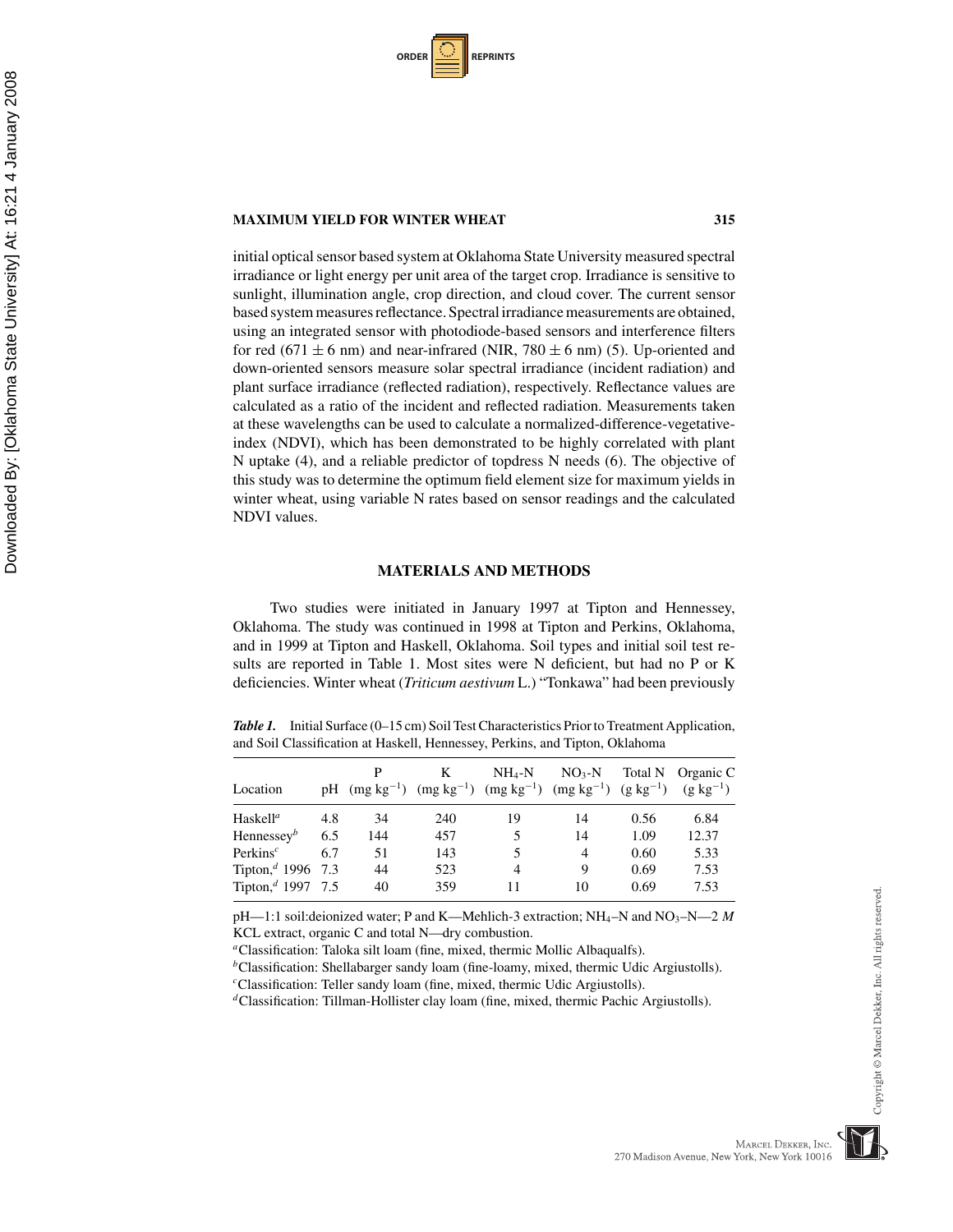| <b>ORDER</b> |  | <b>REPRINTS</b> |
|--------------|--|-----------------|
|--------------|--|-----------------|



*Figure 1.* Diagram of the physical layout of the experiments showing treatments  $(1-4)$ and resolution within treatment.

established at all sites at 78 kg ha−<sup>1</sup> seeding rate. Wheat was planted in early October, using 0.19 m row spacing. No preplant N was applied to any site in any year. At each location, a completely randomized design was employed. Four levels of resolution (field element size) were evaluated in a randomized complete block design with three replications. Resolutions tested were 0.91 by 0.91 m, 1.83 by 1.83 m, 3.66 by 3.66 m, and 7.32 by 7.32 m, or 0.83, 3.34, 13.38, and 53.31 m<sup>2</sup>, respectively. Plot size for all treatments was 7.32 by 7.32 m with main plots subdivided by the appropriate number of subplots for each resolution (Fig. 1). In addition, planting, sensing, fertilization, and harvest dates at each site are reported in Table 2.

*Table 2.* Planting, Sensing, Fertilization, and Harvest Dates, 1996–1999

| Location  | <b>Planting Date</b> | <b>Sensing Date</b> | <b>Fertilization Date</b> | <b>Harvest Date</b> |
|-----------|----------------------|---------------------|---------------------------|---------------------|
| Hennessey | 10/02/96             | 02/11/97            | 02/13/97                  | 07/25/97            |
| Tipton    | 10/07/97             | 02/04/97            | 02/06/97                  | 07/12/97            |
| Perkins   | 10/21/97             | 02/24/98            | 03/04/98                  | 06/16/98            |
| Tipton    | 10/16/97             | 01/27/98            | 02/12/98                  | 06/07/98            |
| Haskell   | 10/26/98             | 02/24/99            | 03/23/99                  | 07/06/99            |
| Tipton    | 10/08/98             | 02/09/99            | 03/02/99                  | 06/07/99            |

MARCEL DEKKER, INC.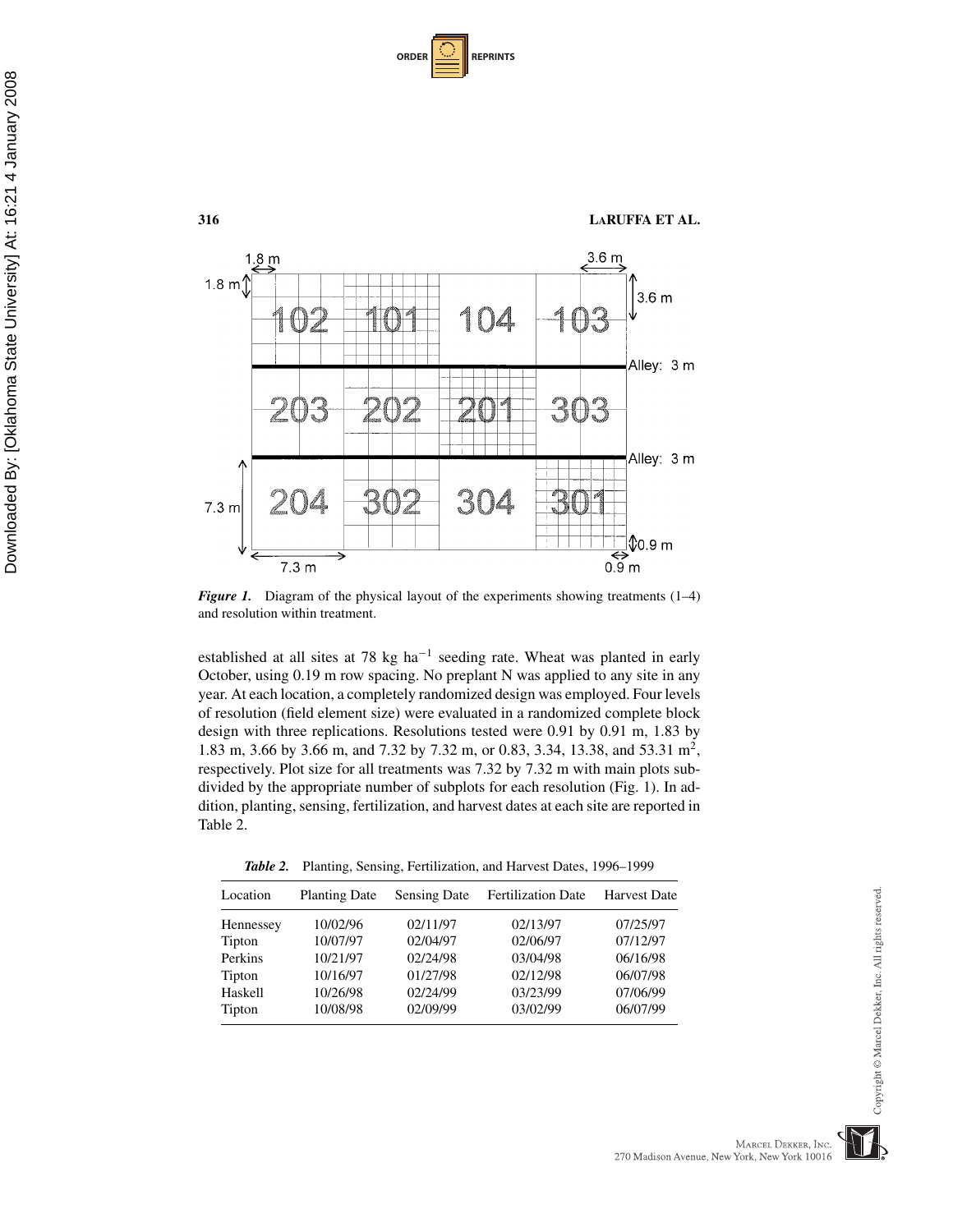| <b>ORDER I</b> |  | <b>REPRINTS</b> |
|----------------|--|-----------------|
|----------------|--|-----------------|

At Feekes growth stage 5 (7) an optical sensor developed at Oklahoma State University measured red (671  $\pm$  6 nm) and near-infrared (NIR, 780  $\pm$  6 nm) wavelengths in each subplot. The sensor was mounted on the front of a John Deere model 318 lawn and garden tractor with a field-of-view of 0.91 m  $\times$  0.15 m. Approximately 10 readings were taken per  $0.84$  m<sup>2</sup> area. In 1996–1997, a NDVI was calculated from the sensor measurements obtained for red and NIR uncalibrated voltage readings, according to the following equation,  $NDVI = (NIR - red)/(NIR + red)$ .

In 1997–1998, NDVI was calculated from calibrated voltage readings that accounted for incoming light. The sensor used in these tests measured both incident and reflected radiation. Field-of-view was the same as that in the 1996– 1997 experiments. Reflectance values (the ratio of incident and reflected values) were used in the NDVI calculation to minimize the error associated with cloud cover, shadows, and sun angle. The modified equation used in 1997–1998 was  $NDVI = [(NIRref/NIRinc) - (Redref/Redinc)]/[(NIRref/NIRinc) + (Redref/$ Redinc)], where NIRref and Redref = magnitude of reflected light, and NIRinc and Redinc  $=$  magnitude of the incident light.

In 1996–1997, variable N rates were determined for the subplots based on a linear NDVI–N rate scale. Subplots with the lowest NDVI values received the highest fertilizer N rate (112 kg ha<sup>-1</sup>) and the highest NDVI values received the lowest fertilizer N rate (0 kg ha<sup>-1</sup>). Linear regression models were calculated in Excel (Table 3). An identical linear NDVI–N rate scale was utilized at Perkins in 1997–1998. However, a ramped NDVI–N rate scale was utilized at Tipton in 1997–1998 to account for variation in percent coverage or stand density. The linear NDVI–N rate scale was based on previous work reported by Stone et al. (4).

In 1998–1999, N fertilization rates were based on the in-season estimated yield or INSEY index (8). Based on previous work, INSEY was computed using the sum of NDVI at Feekes 4 and NDVI at Feekes 5, divided by the growing degree days from Feekes 4 to Feekes 5. Nitrogen fertilizer rates were then determined using the following equation:

N rate = [(predicted grain yield  $\times\%N$  in the grain) – (predicted forage N uptake at Feekes 5)]/0.70, where predicted grain yield was estimated from INSEY, percent N in the grain was obtained from average values associated with winter

*Table 3.* Linear Regression Models Developed for a Linear NDVI–N Rate Scale

| Location          | Minimum NDVI | Maximum NDVI | Equation <sup><math>a</math></sup> |
|-------------------|--------------|--------------|------------------------------------|
| Hennessey         | 0.70         | 0.81         | $y = -916.20x + 740.07$            |
| Tipton, 1996–1997 | 0.18         | 0.48         | $y = -325.59x + 157.34$            |
| Perkins           | 0.28         | 0.63         | $y = -290.88x + 182.88$            |

 $^{a}$ *x* = *NDVI*; *y* = N rate.

MARCEL DEKKER, INC.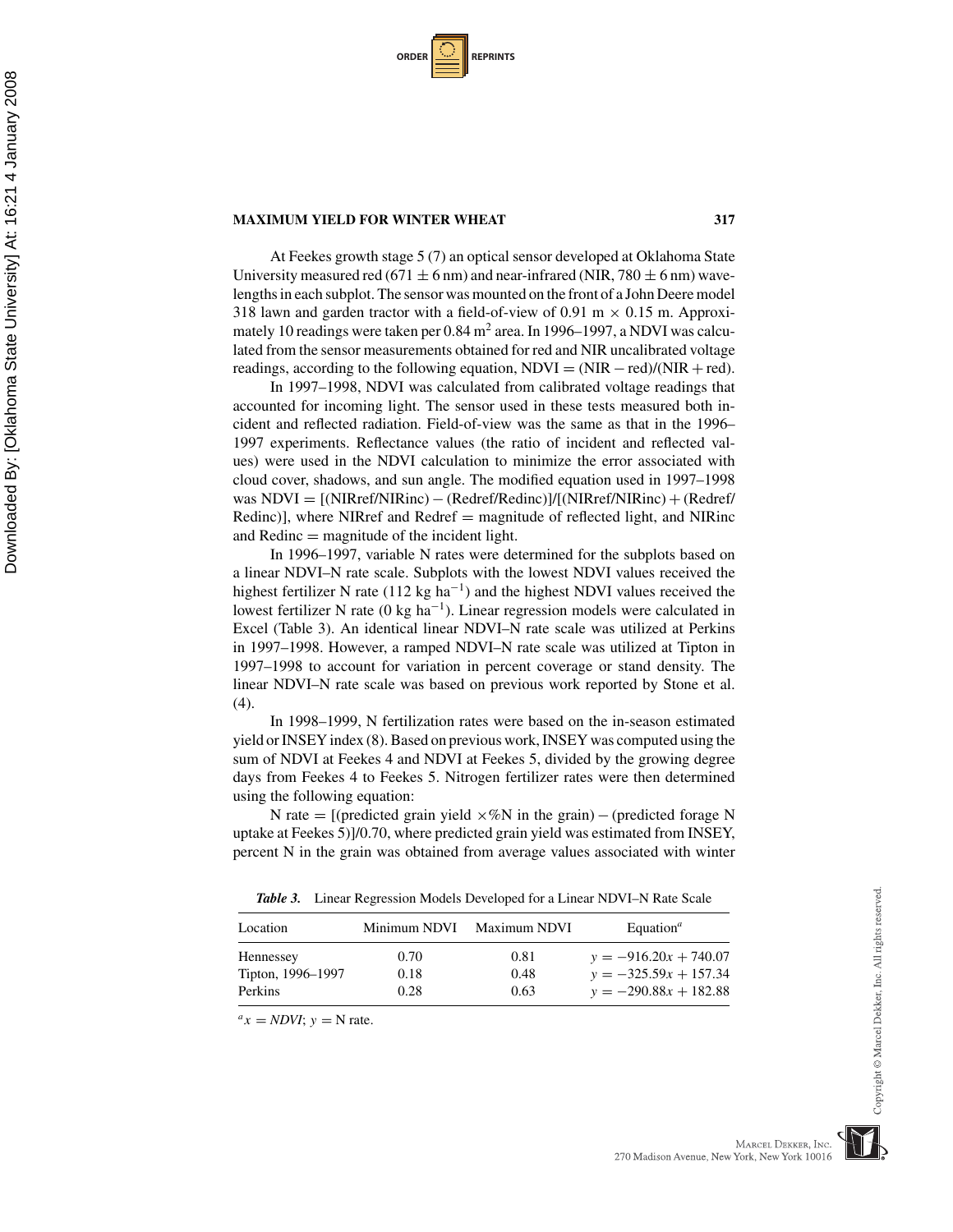| <b>ORDER I</b> |  | <b>REPRINTS</b> |
|----------------|--|-----------------|
|----------------|--|-----------------|

### **318 LARUFFA ET AL.**

wheat at different yield levels, and predicted forage N uptake at Feekes 5 was based on the relationship with NDVI (9).

Each year the amount of N fertilizer for each subplot was determined and the appropriate amount of ammonium nitrate was broadcast applied by hand. Each location was harvested with a Massey Ferguson 8XP self-propelled combine in June and early July (Table 2). The entire subplot area was harvested, and grain weights and percent moisture were automatically recorded. Preharvest calibration of the combine scales indicated that weights had precision of  $\pm 15.44$  g. Grain samples were collected and weighed on lab scales when yields were low  $(<50 \text{ g})$ . Grain was ground to pass a 106  $\mu$ m (140 mesh) screen and total N content in grain was analyzed using a Carlo Erba NA 1500 dry combustion analyzer (10). The efficiency of use index was calculated as grain yield/N rate (11). Nitrogen uptake was determined by multiplying percent N in the grain by grain yield. Statistical analysis was performed using SAS (12).

### **RESULTS**

Response to treatment resolution and applied N fertilizer differed over the 3 years and four locations. Results from each location and year are discussed separately due to the contrasting response.

### **Hennessey, 1996–1997**

There was no significant influence of resolution on N rate, yield, N uptake, or efficiency of use (Table 4). The NDVI values for this location ranged from 0.70 to 0.81 (mean of  $0.78 \pm 0.01$ ) and were normally distributed. In general, NDVI values in excess of 0.70 indicate that plant coverage of the soil was equal to or greater than 70% (13). At the early stages of growth evaluated here, this also indicated that plant health was excellent for the entire experimental area and that plot to plot variability was likely small. Also, the CV (coefficient of variation) for NDVI was very low (1%), indicating that limited variability existed at this site. A large portion of the experiment had high NDVI values (high N uptake) and was likely nonresponsive. Because of this, low N rates were applied to areas where no response was expected and high N rates were applied where only limited increases were realistic.

### **Tipton, 1996–1997**

NDVI values at this location ranged from 0.18 to 0.48 (mean of  $0.34 \pm 0.05$ ) and were normally distributed. More variability in NDVI was found at this site

# Copyright © Marcel Dekker, Inc. All rights reserved

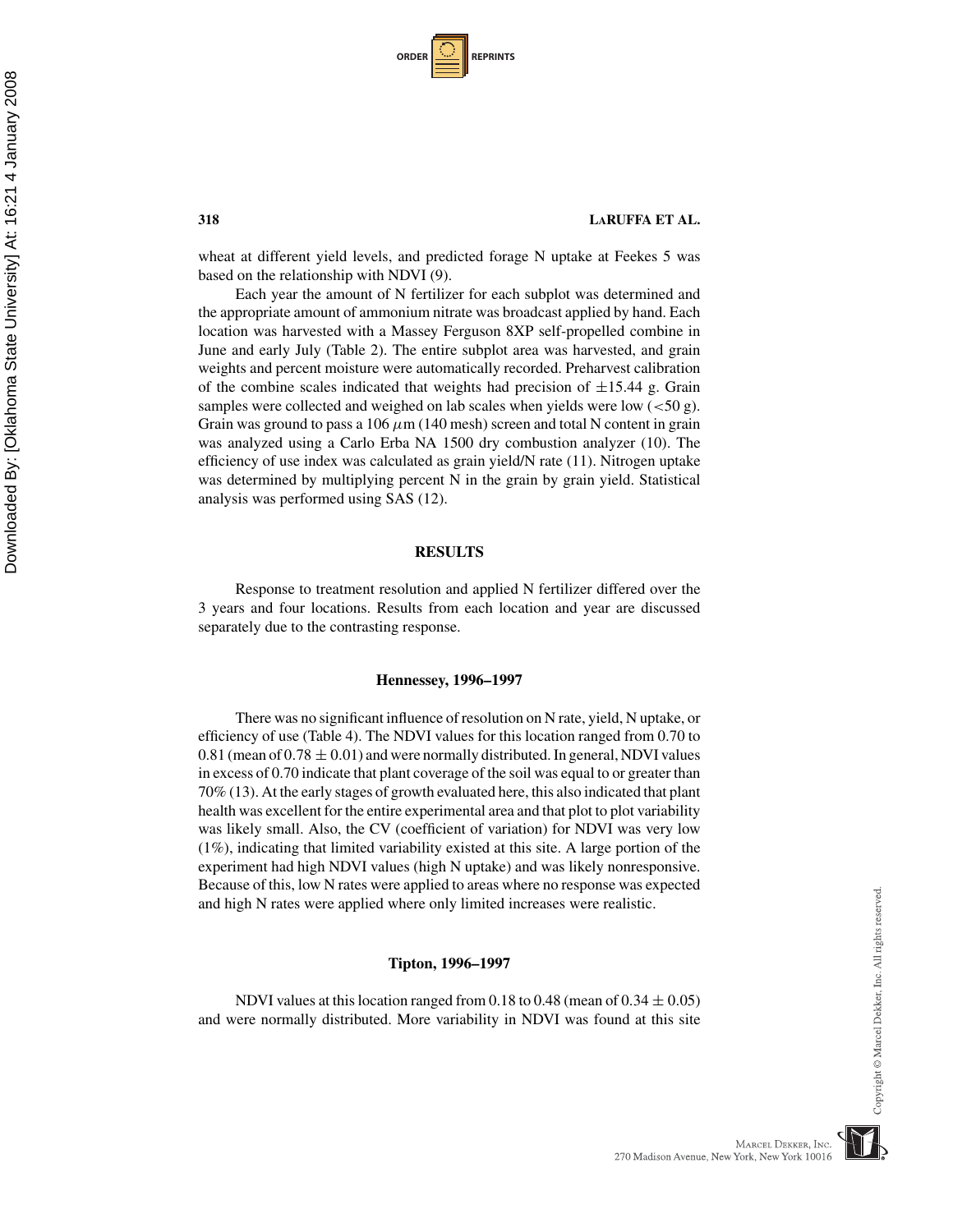| <b>ORDER</b> |  | <b>REPRINTS</b> |
|--------------|--|-----------------|
|--------------|--|-----------------|

*Table 4.* Analysis of Variance for NDVI, Nitrogen Rate, Grain Yield, Nitrogen Uptake, and Efficiency of Use in Wheat at Hennessey, OK, 1996–1997

| Source of<br>Variation                    |   | df NDVI | $(kg \text{ ha}^{-1})$ | $(kg \text{ ha}^{-1})$ | Nitrogen Rate Grain Yield Nitrogen Uptake<br>$(kg \text{ ha}^{-1})$ | Efficiency<br>of Use |
|-------------------------------------------|---|---------|------------------------|------------------------|---------------------------------------------------------------------|----------------------|
| Replication <sup><math>a</math></sup>     | 2 | ns      | ns                     | $\ast$                 | ns                                                                  | ns                   |
| Resolution <sup>a</sup>                   | 3 | ns      | ns                     | ns                     | ns                                                                  | ns                   |
| Error <sup>a</sup>                        | 6 | 0.0001  | 68.33                  | 188670                 | 145.59                                                              | 788.79               |
| Resolution <sup>b</sup> (m <sup>2</sup> ) |   |         |                        |                        |                                                                     |                      |
| 0.84                                      |   | 0.78    | 32.36                  | 2039                   | 55.84                                                               | 64.17                |
| 3.34                                      |   | 0.77    | 39.06                  | 1842                   | 64.06                                                               | 47.92                |
| 13.38                                     |   | 0.79    | 21.32                  | 1948                   | 77.60                                                               | 95.50                |
| 53.51                                     |   | 0.78    | 29.74                  | 2574                   | 58.74                                                               | 99.45                |
| <b>SED</b>                                |   | 0.01    | 6.75                   | 355                    | 9.85                                                                | 22.93                |
| CV(%)                                     |   |         | 27                     | 21                     | 19                                                                  | 37                   |
|                                           |   |         |                        |                        |                                                                     |                      |

\*Indicates significance at the 0.05 probability level; df = degrees of freedom; ns = not significant;  $SED = standard error$  of the difference between two equally replicated treatment means;  $CV = coefficient$  of variation.

<sup>a</sup>Values in columns 3–7 indicate mean squares.

*<sup>b</sup>*Values in columns 3–7 indicate means.

than the Hennessey site. Grain yields were drastically lower at Tipton compared to Hennessey due to freeze damage on April 11–13. There was no significant influence of resolution on N rate, yield, N uptake, or efficiency of use (Table 5). However, it should be noted that the poor stands (evidenced in the low NDVI's) were the result of moisture limiting conditions that lowered yield potential. Therefore, the chances of observing a response to added fertilizer at any of the treatment resolutions were poor.

### **Perkins, 1997–1998**

NDVI values at this location ranged from 0.28 to 0.63 (mean of  $0.42 \pm 0.05$ ) and were normally distributed. The linear NDVI–N rate scale used was expected to encompass the entire range of N needs (maximum N need at  $NDVI = 0.28$  and limited N need at  $NDVI = 0.63$ . There was no significant influence of resolution on N rate, yield, N uptake, or efficiency of use (Table 6). However, there was a trend for a lower N rate and a higher efficiency of use for the  $0.84 \text{ m}^2$  resolution. Although N uptake was somewhat lower for the finest resolution  $(0.84 \text{ m}^2)$ , it was important to find that the standard deviation was lower at this resolution when compared to coarser resolutions (means of  $51.53 \pm 1.88$ ,  $52.30 \pm 5.81$ ,  $54.21 \pm 4.67$ , and  $60.27 \pm 6.63$  for the 0.84, 3.34, 13.38, and 53.51 m<sup>2</sup> resolutions, respectively). This suggests that topdress N fertilization based on predicted forage N uptake

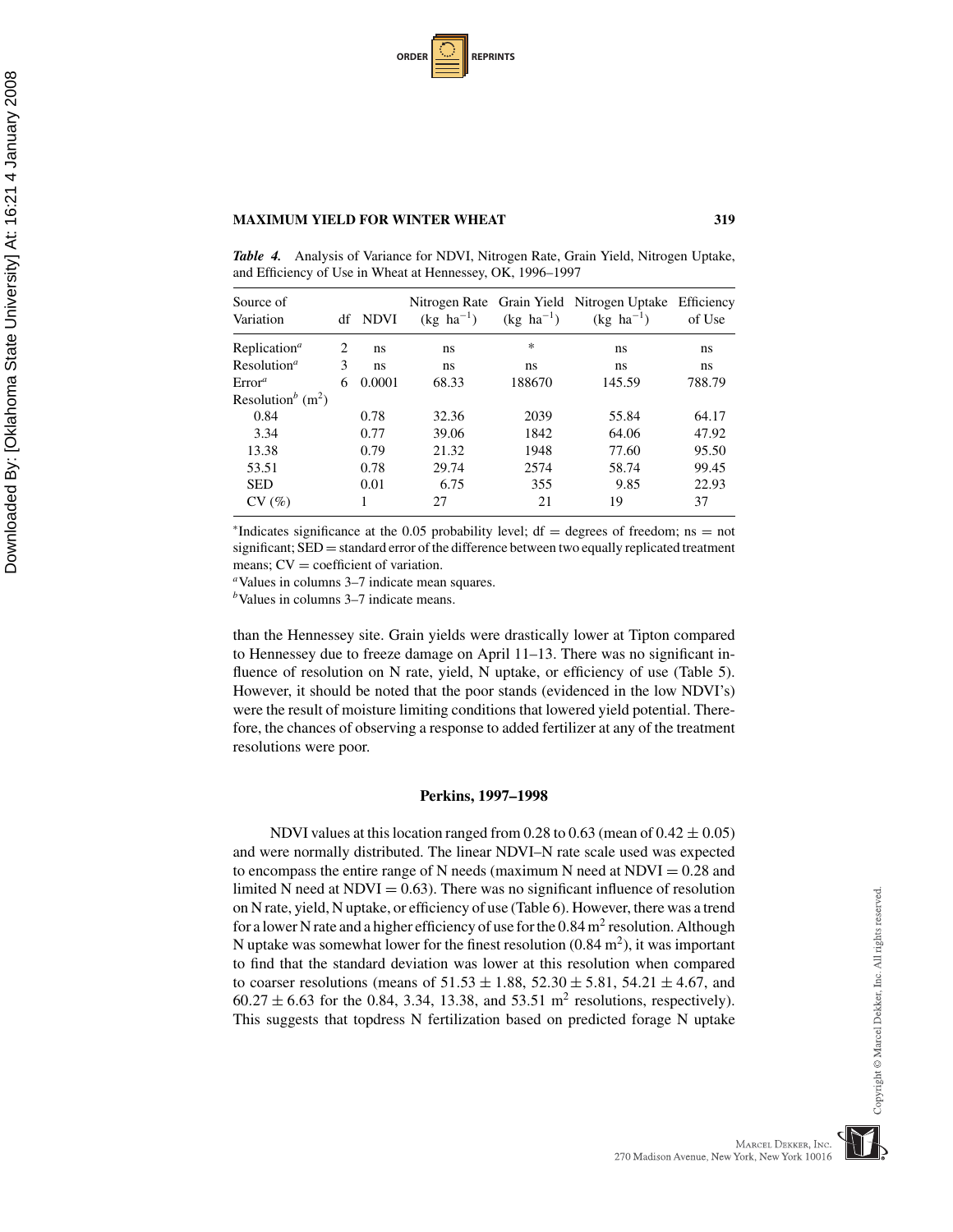| <b>ORDER</b> |  | <b>REPRINTS</b> |
|--------------|--|-----------------|
|--------------|--|-----------------|

*Table 5.* Analysis of Variance for NDVI, Nitrogen Rate, Grain Yield, Nitrogen Uptake, and Efficiency of Use in Wheat at Tipton, OK, 1996–1997

| Source of<br>Variation                | df | <b>NDVI</b> | $(kg ha^{-1})$ | $(kg ha^{-1})$ | Nitrogen Rate Grain Yield Nitrogen Uptake Efficiency<br>$(kg ha^{-1})$ | of Use |
|---------------------------------------|----|-------------|----------------|----------------|------------------------------------------------------------------------|--------|
| Replication <sup><math>a</math></sup> | 2  | ns          | ns             | ns             | ns                                                                     | ns     |
| Resolution <sup><math>a</math></sup>  | 3  | ns          | ns             | ns             | ns                                                                     | ns     |
| Error <sup>a</sup>                    | 6  | 0.0031      | 395.11         | 52414          | 26.90                                                                  | 21.59  |
| Resolution <sup>b</sup> $(m2)$        |    |             |                |                |                                                                        |        |
| 0.84                                  |    | 0.33        | 54.44          | 582            | 17.74                                                                  | 10.93  |
| 3.34                                  |    | 0.30        | 66.44          | 656            | 13.67                                                                  | 9.48   |
| 13.38                                 |    | 0.38        | 37.45          | 572            | 16.07                                                                  | 19.23  |
| 53.51                                 |    | 0.34        | 53.48          | 645            | 19.91                                                                  | 12.52  |
| <b>SED</b>                            |    | 0.05        | 16.23          | 187            | 4.23                                                                   | 14.39  |
| CV(%)                                 |    | 16          | 38             | 37             | 31                                                                     | 36     |

 $df = degrees of freedom;$  ns = not significant;  $SED = standard error of the difference$ between two equally replicated treatment means; CV <sup>=</sup> coefficient of variation. *<sup>a</sup>*Values in columns 3–7 indicate mean squares.

*<sup>b</sup>*Values in columns 3–7 indicate means.

| Source of<br>Variation                    | df | <b>NDVI</b> | $(kg ha^{-1})$ | $(kg ha^{-1})$ | Nitrogen Rate Grain Yield Nitrogen Uptake Efficiency<br>$(kg ha^{-1})$ | of Use |
|-------------------------------------------|----|-------------|----------------|----------------|------------------------------------------------------------------------|--------|
| Replication <sup><math>a</math></sup>     | 2  | ∗           | ns             | *              | ns                                                                     | ∗      |
| Resolution <sup><math>a</math></sup>      | 3  | ns          | ns             | ns             | ns                                                                     | ns     |
| Error <sup>a</sup>                        | 6  | 0.0009      | 292.84         | 24114          | 15.51                                                                  | 79.46  |
| Resolution <sup>b</sup> (m <sup>2</sup> ) |    |             |                |                |                                                                        |        |
| 0.84                                      |    | 0.45        | 56.95          | 2323           | 51.53                                                                  | 44.25  |
| 3.34                                      |    | 0.40        | 74.17          | 2329           | 52.30                                                                  | 33.47  |
| 13.38                                     |    | 0.42        | 69.28          | 2473           | 54.21                                                                  | 38.77  |
| 53.51                                     |    | 0.42        | 73.93          | 2555           | 60.27                                                                  | 37.58  |
| <b>SED</b>                                |    | 0.02        | 13.97          | 127            | 3.22                                                                   | 7.28   |
| CV(%)                                     |    |             | 25             | 6              |                                                                        | 23     |

*Table 6.* Analysis of Variance for NDVI, Nitrogen Rate, Grain Yield, Nitrogen Uptake, and Efficiency of Use in Wheat at Perkins, OK, 1997–1998

\*Indicates significance at the 0.05 probability level; df = degrees of freedom; ns = not significant;  $SED = standard error$  of the difference between two equally replicated treatment means;  $CV = coefficient$  of variation.

<sup>a</sup>Values in columns 3–7 indicate mean squares.

*b*Values in columns 3–7 indicate means.

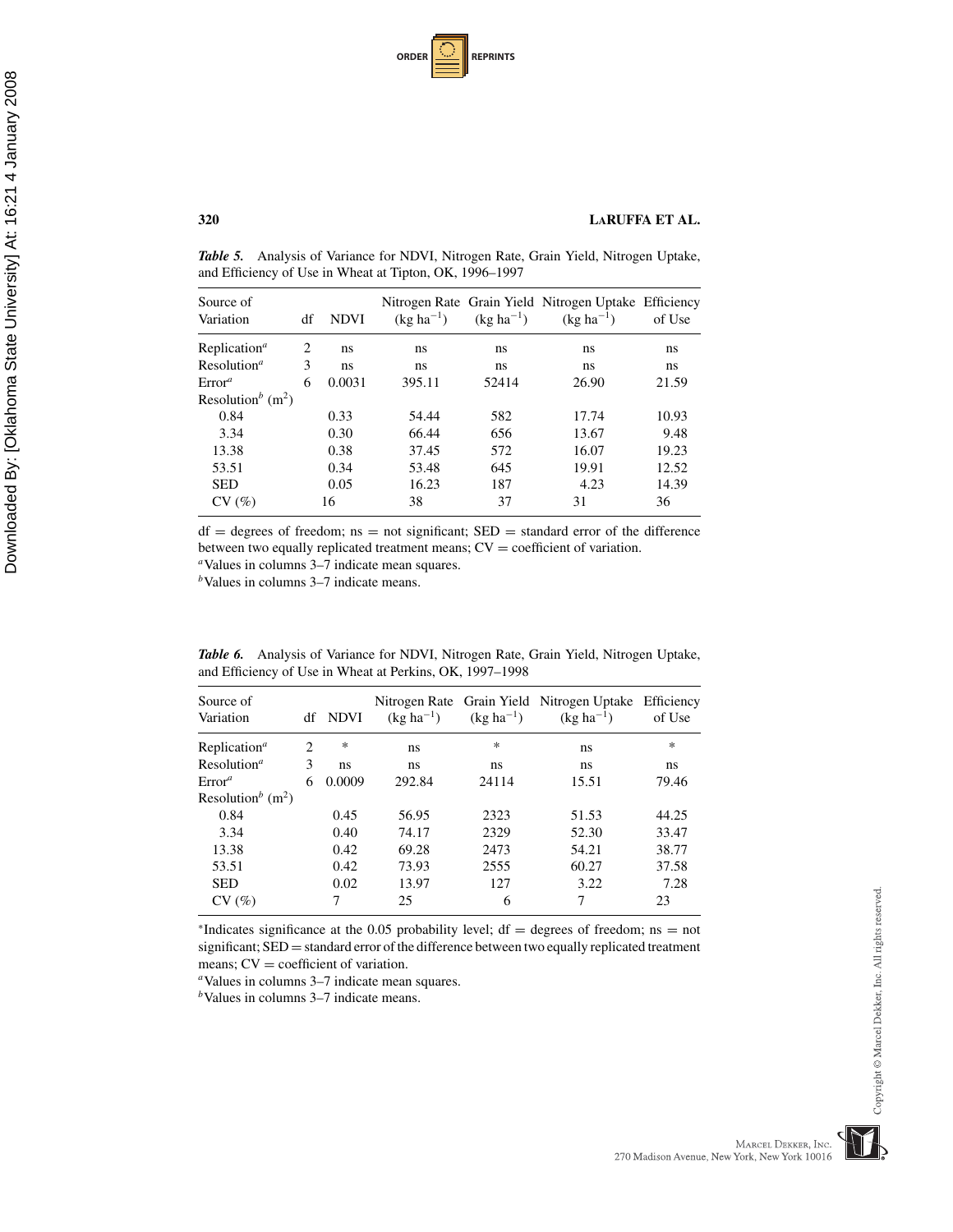| <b>ORDER</b> |  | <b>REPRINTS</b> |
|--------------|--|-----------------|
|--------------|--|-----------------|

Downloaded By: [Oklahoma State University] At: 16:21 4 January 2008

Downloaded By: [Oklahoma State University] At: 16:21 4 January 2008

*Table 7.* Coefficients of Variation (%), by Treatment, for Grain Yield and Efficiency of Use in Wheat at Perkins, OK, 1997–1998

| Resolution $(m^2)$ | Grain Yield | Efficiency of Use |  |
|--------------------|-------------|-------------------|--|
| 0.84               |             | 35                |  |
| 3.34               | 16          | 37                |  |
| 13.38              |             | 36                |  |
| 53.51              | 10          | 37                |  |

(every  $0.84 \text{ m}^2$ ) at early stages of growth could result in homogeneity of grain yield. Furthermore, it was important to note that the CV separated by treatment for yield and efficiency of use were lowest for the  $0.84 \text{ m}^2$  resolution (Table 7), suggesting that small-scale management assisted in decreasing treatment heterogeneity.

### **Tipton, 1997–1998**

NDVI values at this location ranged from 0.28 to 0.79 (mean of  $0.56 \pm 0.08$ ) with a bimodal distribution. Grain yields increased for the coarser resolutions at this site (Table 8). There was no significant influence of resolution on N rate, efficiency of use, or N uptake. However, there was a trend for a higher efficiency

*Table 8.* Analysis of Variance for NDVI, Nitrogen Rate, Grain Yield, Nitrogen Uptake, and Efficiency of Use in Wheat at Tipton, OK, 1997–1998

| Source of<br>Variation                    | df | <b>NDVI</b> | $(kg \text{ ha}^{-1})$ | $(kg \text{ ha}^{-1})$ | Nitrogen Rate Grain Yield Nitrogen Uptake Efficiency<br>$(kg \text{ ha}^{-1})$ | of Use |
|-------------------------------------------|----|-------------|------------------------|------------------------|--------------------------------------------------------------------------------|--------|
| Replication <sup>a</sup>                  | 2  | ns          | $\ast$                 | ns                     | ns                                                                             | ns     |
| Resolution <sup><i>a</i></sup>            | 3  | ns          | ns                     | $\ast$                 | ns                                                                             | ns     |
| $\mathrm{Error}^a$                        | 6  | 0.00535     | 175.01                 | 76678                  | 105.90                                                                         | 66.05  |
| Resolution <sup>b</sup> (m <sup>2</sup> ) |    |             |                        |                        |                                                                                |        |
| 0.84                                      |    | 0.57        | 53.78                  | 2809                   | 49.19                                                                          | 56.07  |
| 3.34                                      |    | 0.55        | 70.47                  | 3196                   | 57.26                                                                          | 46.96  |
| 13.38                                     |    | 0.55        | 75.60                  | 3354                   | 62.60                                                                          | 45.34  |
| 53.51                                     |    | 0.56        | 73.93                  | 3706                   | 74.21                                                                          | 54.45  |
| <b>SED</b>                                |    | 0.06        | 10.80                  | 226                    | 8.40                                                                           | 6.64   |
| CV(%)                                     |    | 13          | 19                     | 8                      | 17                                                                             | 16     |

\*Indicates significance at the 0.05 probability level; df = degrees of freedom; ns = not significant;  $SED = standard error$  of the difference between two equally replicated treatment means;  $CV = coefficient$  of variation.

<sup>a</sup>Values in columns 3–7 indicate mean squares.

*<sup>b</sup>*Values in columns 3–7 indicate means.

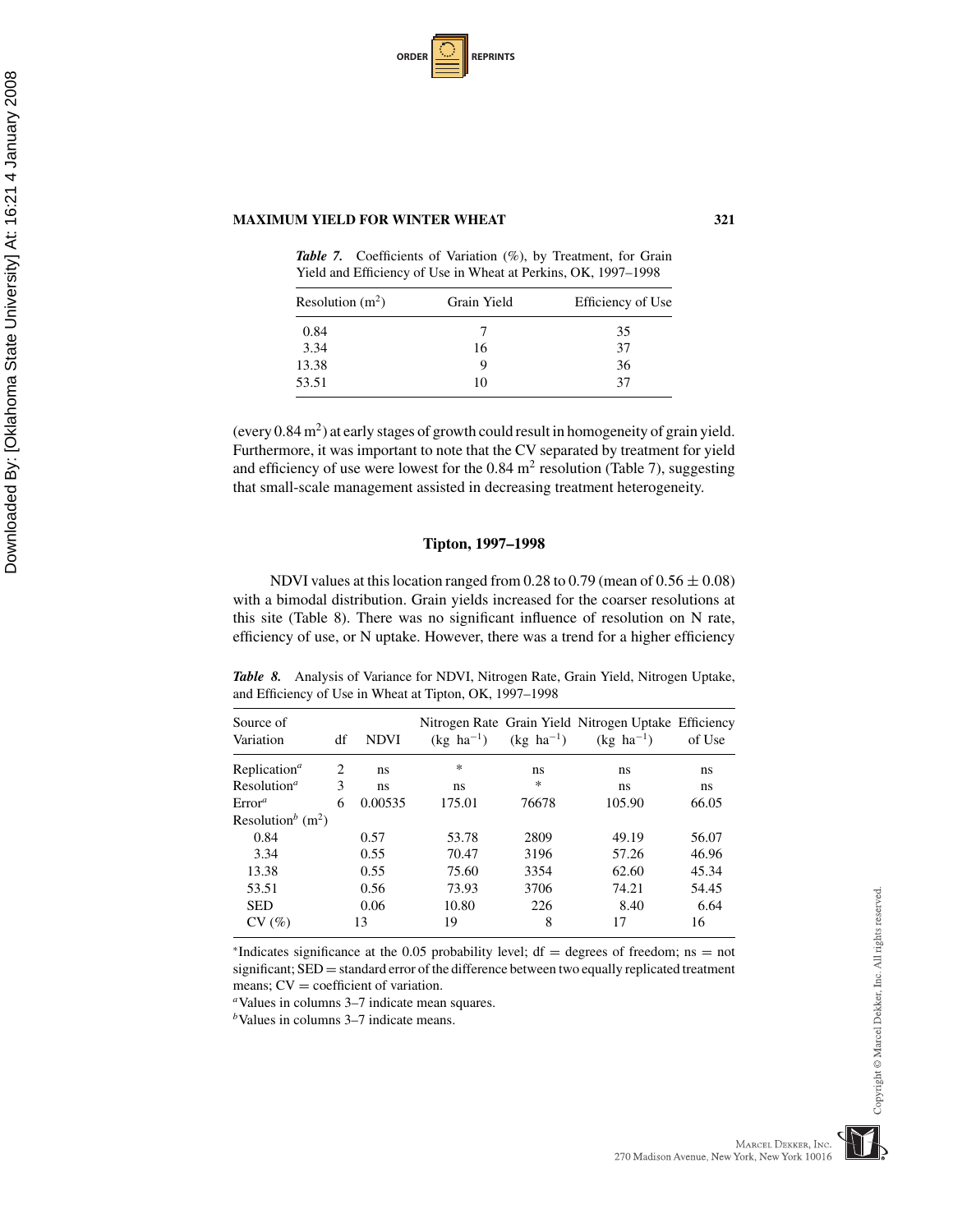| <b>ORDER</b> |  | <b>REPRINTS</b> |
|--------------|--|-----------------|
|--------------|--|-----------------|

*Table 9.* Coefficients of Variation %, by Treatment, for Grain Yield and Efficiency of Use in Wheat at Tipton, OK, 1997–1998

| Resolution $(m^2)$ | Grain Yield | Efficiency of Use |
|--------------------|-------------|-------------------|
| 0.84               | 15          | 27                |
| 3.34               | 14          | 16                |
| 13.38              |             | 15                |
| 53.51              |             | 36                |

of use at the  $0.84 \text{ m}^2$  resolution, supported in part by a significant quadratic relationship between efficiency of use and resolution. The CV separated by treatment for yield and efficiency of use were lowest for the  $13.38 \text{ m}^2$  resolution (Table 9). This suggests that microvariability was better managed at a resolution less than 53.51 m<sup>2</sup>, but not necessarily at the  $0.84$  m<sup>2</sup> resolution that we expected. This supports management of resolutions of  $13.38 \text{ m}^2$ , much finer than anything presently promoted in commercial agriculture.

### **Haskell, 1998–1999**

INSEY values at this location ranged from 0.0043 to 0.0069 (mean of  $0.0057 \pm 0.0005$ ). There was no significant influence of resolution on N rate,

*Table 10.* Analysis of Variance for INSEY, Nitrogen Rate, Grain Yield, Nitrogen Uptake, and Efficiency of Use in Wheat at Haskell, OK, 1998–1999

| Source of<br>Variation                    |   | df INSEY    | $(kg ha^{-1})$ | $(kg ha^{-1})$ | Nitrogen Rate Grain Yield Nitrogen Uptake Efficiency<br>$(kg ha^{-1})$ | of Use |
|-------------------------------------------|---|-------------|----------------|----------------|------------------------------------------------------------------------|--------|
| Replication <sup><i>a</i></sup>           | 2 | ns          | ns             | $\ast$         | $\ast$                                                                 | $\ast$ |
| Resolution <sup>a</sup>                   | 3 | ns          | ns             | ns             | ns                                                                     | ns     |
| Error <sup>a</sup>                        | 6 | $2.12E - 7$ | 5.72           | 43858          | 34.15                                                                  | 40.27  |
| Resolution <sup>b</sup> (m <sup>2</sup> ) |   |             |                |                |                                                                        |        |
| 0.84                                      |   | 0.0055      | 29.63          | 1269           | 33.44                                                                  | 42.16  |
| 3.34                                      |   | 0.0054      | 30.78          | 1397           | 37.38                                                                  | 45.49  |
| 13.38                                     |   | 0.0058      | 31.70          | 1292           | 35.10                                                                  | 40.97  |
| 53.51                                     |   | 0.0060      | 33.41          | 1721           | 47.97                                                                  | 51.60  |
| <b>SED</b>                                |   | 0.0004      | 1.95           | 171            | 4.84                                                                   | 5.18   |
| CV(%)                                     |   | 8           | 8              | 15             | 15                                                                     | 14     |

\*Indicates significance at the 0.05 probability level; df = degrees of freedom; ns = not significant;  $SED = standard error$  of the difference between two equally replicated treatment means;  $CV = coefficient$  of variation.

<sup>*a*</sup>Values in columns 3–7 indicate mean squares.

*<sup>b</sup>*Values in columns 3–7 indicate means.

MARCEL DEKKER, INC.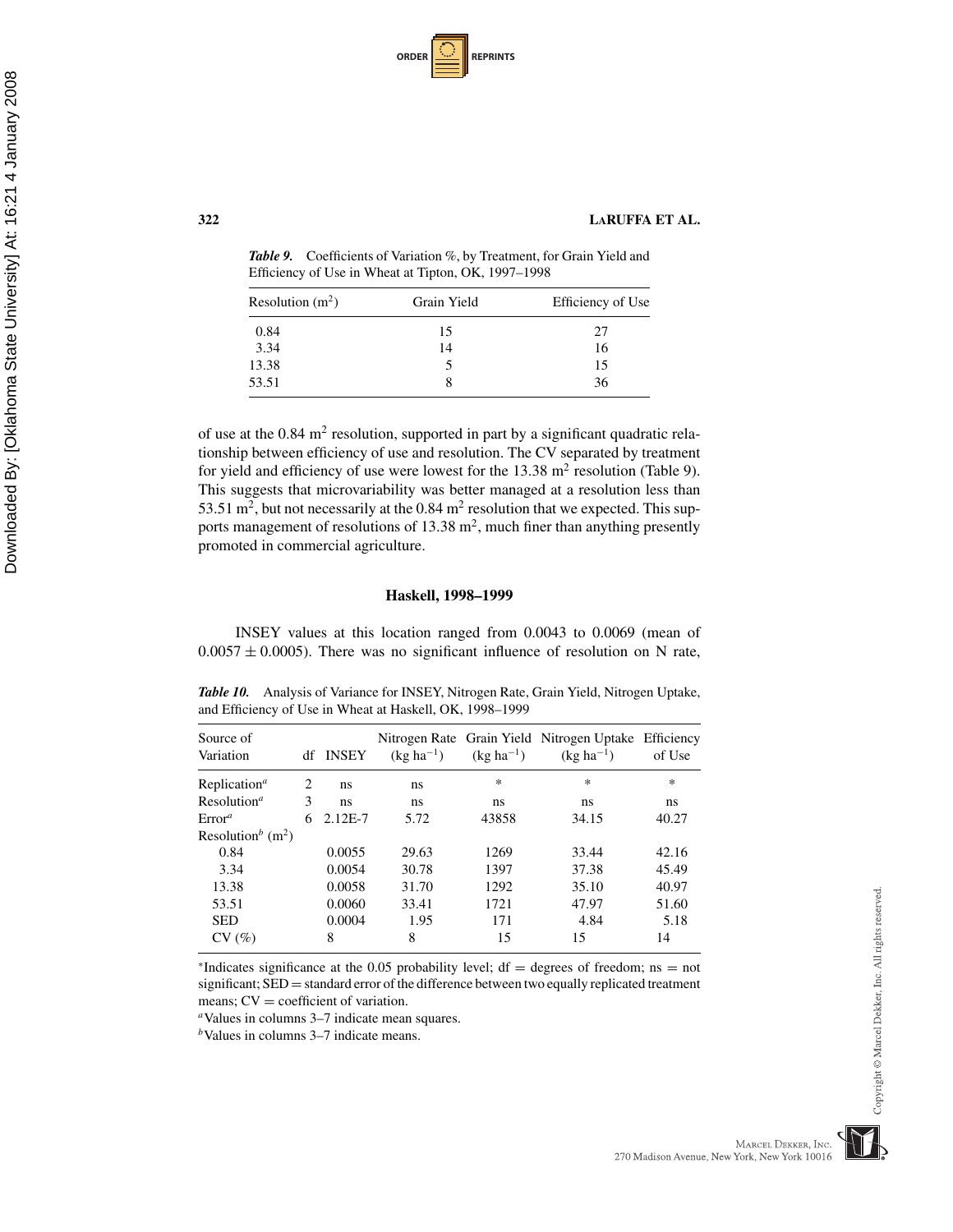| <b>ORDER</b> |  | <b>REPRINTS</b> |
|--------------|--|-----------------|
|--------------|--|-----------------|

*Table 11.* Analysis of Variance for INSEY, Nitrogen Rate, Grain Yield, Nitrogen Uptake, and Efficiency of Use in Wheat at Tipton, OK, 1998–1999

| Source of<br>Variation                    | df | <b>INSEY</b> | $(kg ha^{-1})$ | $(kg ha^{-1})$ | Nitrogen Rate Grain Yield Nitrogen Uptake Efficiency<br>$(kg ha^{-1})$ | of Use |
|-------------------------------------------|----|--------------|----------------|----------------|------------------------------------------------------------------------|--------|
| Replication <sup><i>a</i></sup>           | 2  | ∗            | ∗              | ns             | ∗                                                                      | ns     |
| Resolution <sup>a</sup>                   | 3  | ns           | ns             | ns             | $\ast$                                                                 | ns     |
| Error <sup>a</sup>                        | 6  | $3.05E-8$    | 1.18           | 5060           | 0.84                                                                   | 2.51   |
| Resolution <sup>b</sup> (m <sup>2</sup> ) |    |              |                |                |                                                                        |        |
| 0.84                                      |    | 0.0038       | 49.19          | 932            | 18.26                                                                  | 18.92  |
| 3.34                                      |    | 0.0037       | 48.28          | 950            | 18.90                                                                  | 19.63  |
| 13.38                                     |    | 0.0037       | 48.82          | 1002           | 20.86                                                                  | 20.55  |
| 53.51                                     |    | 0.0036       | 48.91          | 1043           | 21.36                                                                  | 21.33  |
| <b>SED</b>                                |    | 0.0001       | 0.89           | 58             | 0.75                                                                   | 1.29   |
| CV(%)                                     |    | 5            | 2              | 7              | 5                                                                      | 8      |
|                                           |    |              |                |                |                                                                        |        |

\*Indicates significance at the 0.05 probability level; df = degrees of freedom; ns = not significant;  $SED = standard error of the difference between two equally replicated treatment means;  $CV = coefficient of variation$ .$ 

<sup>a</sup>Values in columns 3–7 indicate mean squares.

*<sup>b</sup>*Values in columns 3–7 indicate means.

grain yield, N uptake, or efficiency of uses (Table 10). However, there was a trend for a higher N rate, yield, N uptake, and efficiency of use at the 53.51 m<sup>2</sup> resolution. A significant linear relationship was found between yield and resolution, and N uptake and resolution. However, it should be noted that this observation took place at low yield levels  $\left($  <1750 kg ha<sup>-1</sup>).

### **Tipton, 1998–1999**

INSEY values at this location ranged from 0.0027 to 0.0059 (mean of  $0.0038 \pm 0.0005$ ). Similar to results at Haskell, 1998–1999, a trend for increased N uptake and grain yield at the coarser resolutions was observed, but at low yield levels (Table 11).

### **DISCUSSION**

The lack of differences due to management resolution noted in this study may have been due to several factors that were not initially considered. Using the John Deere 318 lawn and garden tractor to sense each  $0.84 \text{ m}^2$  area in all 24 subplots for the  $0.84 \text{ m}^2$  resolution increased soil compaction, reduced forage growth, and



MARCEL DEKKER, INC. 270 Madison Avenue, New York, New York 10016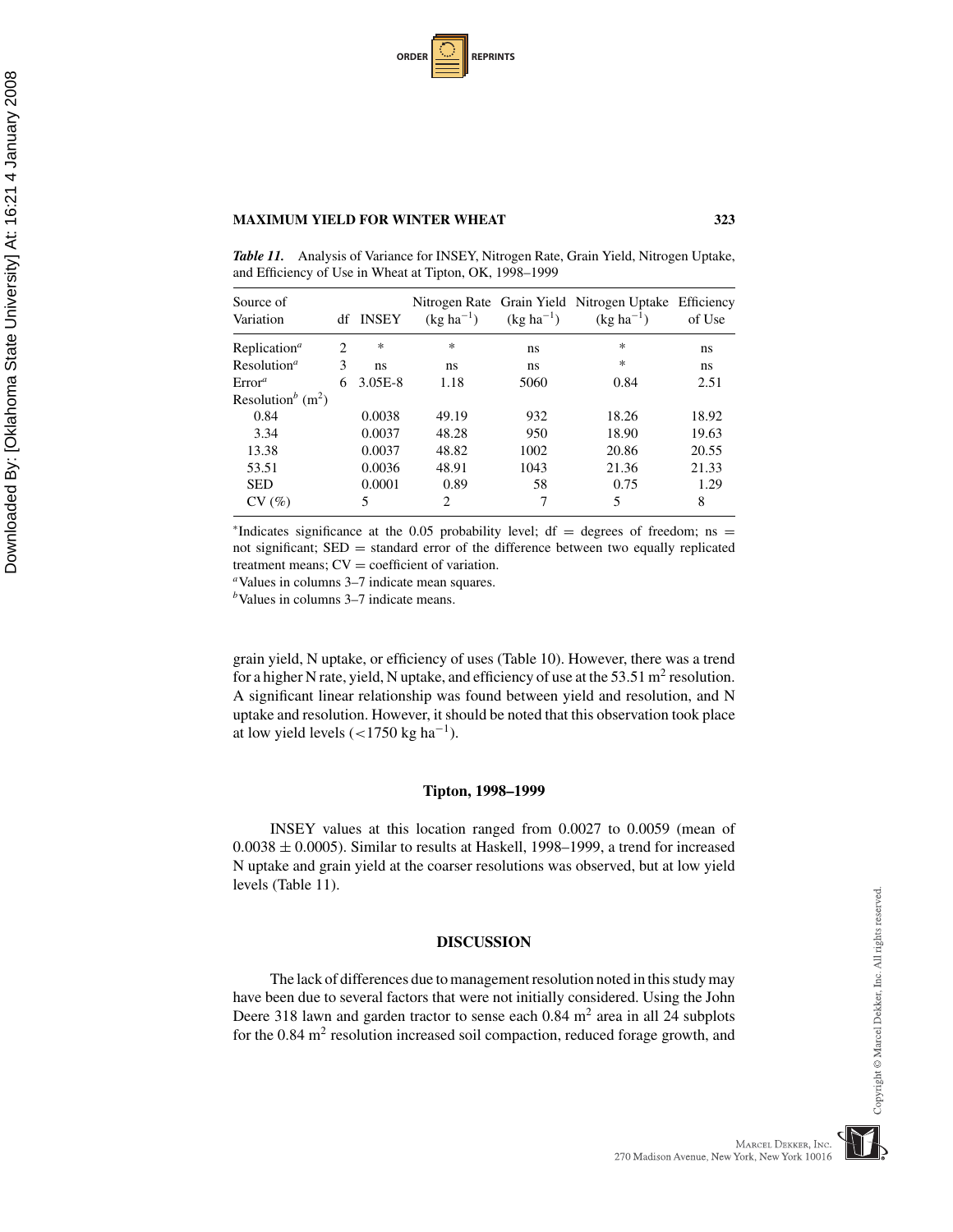| <b>ORDER</b> I |  | <b>REPRINTS</b> |
|----------------|--|-----------------|
|----------------|--|-----------------|

### **324 LARUFFA ET AL.**

decreased yields when compared to the coarser resolutions that required few passes over main plots. The range of INSEY values for the 1998–1999 cropping season was unusually narrow when observing other data reported for wheat (9). This in turn limited the likelihood of observing yield differences as a result of treating within plot variability. The strategies used to adjust fertilizer N based on sensor readings differed for all 3 years of the study. Changes in the N fertilization strategy were made based on increased understanding of problems encountered in other ongoing projects. Lastly, the lack of notable statistical treatment differences could have been due to the low grain yields found at all sites in all years. Although normally limiting, N availability likely was only a minor factor affecting grain yield under these conditions. Some of the main factors limiting grain yields for the locations and years evaluated included poor stands, late harvest, lodging, and compaction.

### **CONCLUSIONS**

The effect of applying N at four different resolutions (0.84, 3.34, 13.38, and 53.51  $\mathrm{m}^2$ ) on wheat grain yield, N uptake and efficiency of use was investigated from 1996 to 1999. Sensor readings were collected at Feekes growth stage 5 and subsequently used to determine topdress N rates based on predicted forage N uptake. In general, the finer resolutions tended to have increased efficiency of use in high yielding environments (>2300 kg ha<sup>-1</sup>), and decreased efficiency of use in low yielding environments. Although not consistent over the years included in this work, application of prescribed fertilizer rates based on spatial variability at resolutions finer than  $53.51 \text{ m}^2$  could lead to increased yields, decreased grower costs, and decreased environmental impact of excess fertilizers.

### **REFERENCES**

- 1. Raun, W.R.; Solie, J.B.; Johnson, G.V.; Stone, M.L.; Whitney, R.W.; Lees, H.L.; Sembiring, H.; Phillips, S.B. Micro-Variability in Soil Test, Plant Nutrient and Yield Parameters. Soil Sci. Soc. Am. J. **1998**, *62*, 683–690.
- 2. Sawyer, J.E. Concepts of Variable Rate Technology with Considerations for Fertilizer Application. J. Prod. Agric. **1994**, *7*, 195–201.
- 3. Solie, J.B.; Raun, W.R.; Whitney, R.W.; Stone, M.L.; Ringer, J.D. Optical Sensor Based Field Element Size and Sensing Strategy for Nitrogen Application. Trans. ASAE **1996**, *39* (6), 1983–1992.
- 4. Stone, M.L.; Solie, J.B.; Whitney, R.W.; Raun, W.R.; Lees, H.L. *Sensors for Detection of Nitrogen in Winter Wheat*, SAE Technical Paper Series, SAE Paper No. 961757; SAE, Warrendale PA, 1996.

MARCEL DEKKER, INC.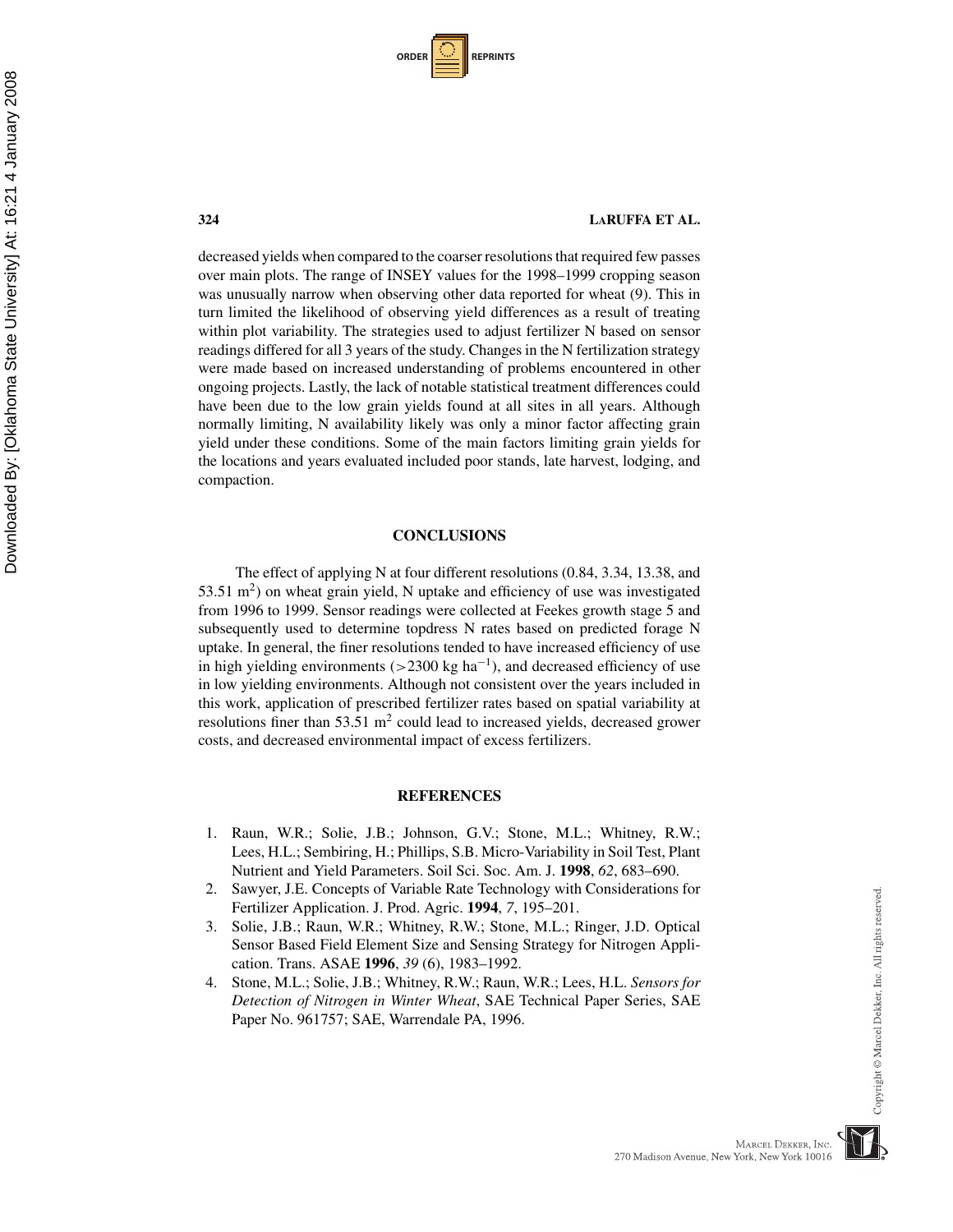| <b>ORDER I</b> |  | <b>REPRINTS</b> |
|----------------|--|-----------------|
|----------------|--|-----------------|

- 5. Stone, M.L.; Solie, J.B.; Raun, W.R.; Whitney, R.W.; Taylor, S.L.; Ringer, J.D. Use of Spectral Radiance for Correcting In-Season Fertilizer Nitrogen Deficiencies in Winter Wheat. Trans. ASAE **1996**, *39* (5), 1623– 1631.
- 6. Roth, G.W.; Fox, R.H.; Marshall, H.G. Plant Tissue Tests for Predicting Nitrogen Fertilizer Requirements of Winter Wheat. Agron. J. **1989**, *81*, 502– 507.
- 7. Large, E.C. Growth Stages in Cereals. Plant Pathol. **1954**, *3*, 128–129.
- 8. Raun, W.R.; Johnson, G.V.; Stone, M.L.; Solie, J.B.; Thomason, W.E.; Lukina, E.V. In-Season Prediction of Yield Potential in Winter Wheat. Better Crops **1999**, *83* (2), 24–25.
- 9. Raun, W.R.; Solie, J.B.; Stone, M.L.; Johnson, G.V.; Lukina, E.V.; Thomason, W.E.; Schepers, J.S. In-Season Prediction of Wheat Yield Potential Using Canopy Reflectance. Agron. J., *in press*.
- 10. Schepers, J.S.; Francis, D.D.; Thompson, M.T. Simultaneous Determination of Total C, Total N, and 15*N* on Soil and Plant Material. Commun. Soil Sci. Plant Anal. **1989**, *20* (9&10), 949–959.
- 11. Moll, R.H.; Kamprath, E.J.; Jackson, W.A. Analysis and Interpretation of Factors which Contribute to Efficiency of Nitrogen Utilization. Agron J. **1982**, *74*, 562–564.
- 12. SAS Institute, Inc. *SAS/STAT User's Guide*, 6.03 Edn.; Statistical Analysis System Institute Inc., Cary, NC, 1988.
- 13. Lukina, E.V.; Stone, M.L.; Raun, W.R. Estimating Vegetation Coverage in Wheat Using Digital Images. J. Plant Nutr. **1999**, *22* (2), 341–350.